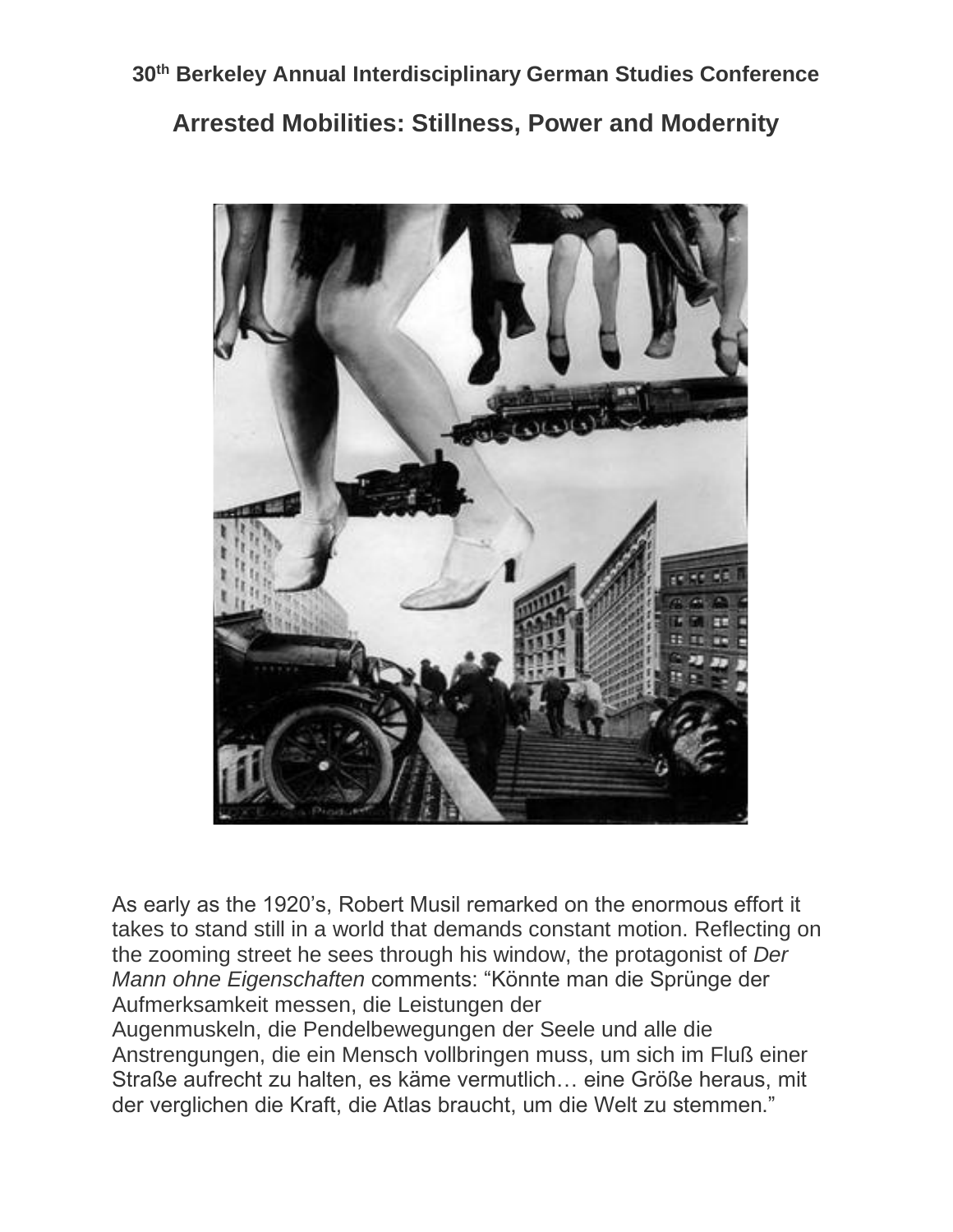As Musil's observation demonstrates, the imperatives of global commerce have required constant activity. Inactivity, as a result, has become a *problematic* but inevitable byproduct. Indeed, over the last nineteen months, the pandemic has confirmed that staying still requires an Atlas-like exertion. Though one's access to physical mobility is often curtailed by increasingly policed international borders, the emergence of new media that incessantly clamor for attention and/or the surge of xenophobic sentiments that demand constant vigilance from underprivileged social groups that render *stillness* almost impossible in modern life. For some, stillness is a utopian ideal that signals leisure, political resistance, or selfcare; for others, stillness symbolizes arrested mobility, incarceration, or quarantine.

Nearly one hundred years after the publication of Musil's novel, the trope of stillness speaks to ambiguous questions of power and identity in modernity and functions as a critical term for thinking about movement, migration and translation within German Studies. For whom is stillness a political intervention, and for whom does it constitute oppression? How does the meaning of stillness change for the modern bourgeoisie, the migrant, the refugee, the worker, and other social groups?

**Access Conference Program and Zoom Link [here.](https://drive.google.com/file/d/1HBnH18Latte5ldV-kiaczvOxUdzNfide/view?usp=sharing)"**